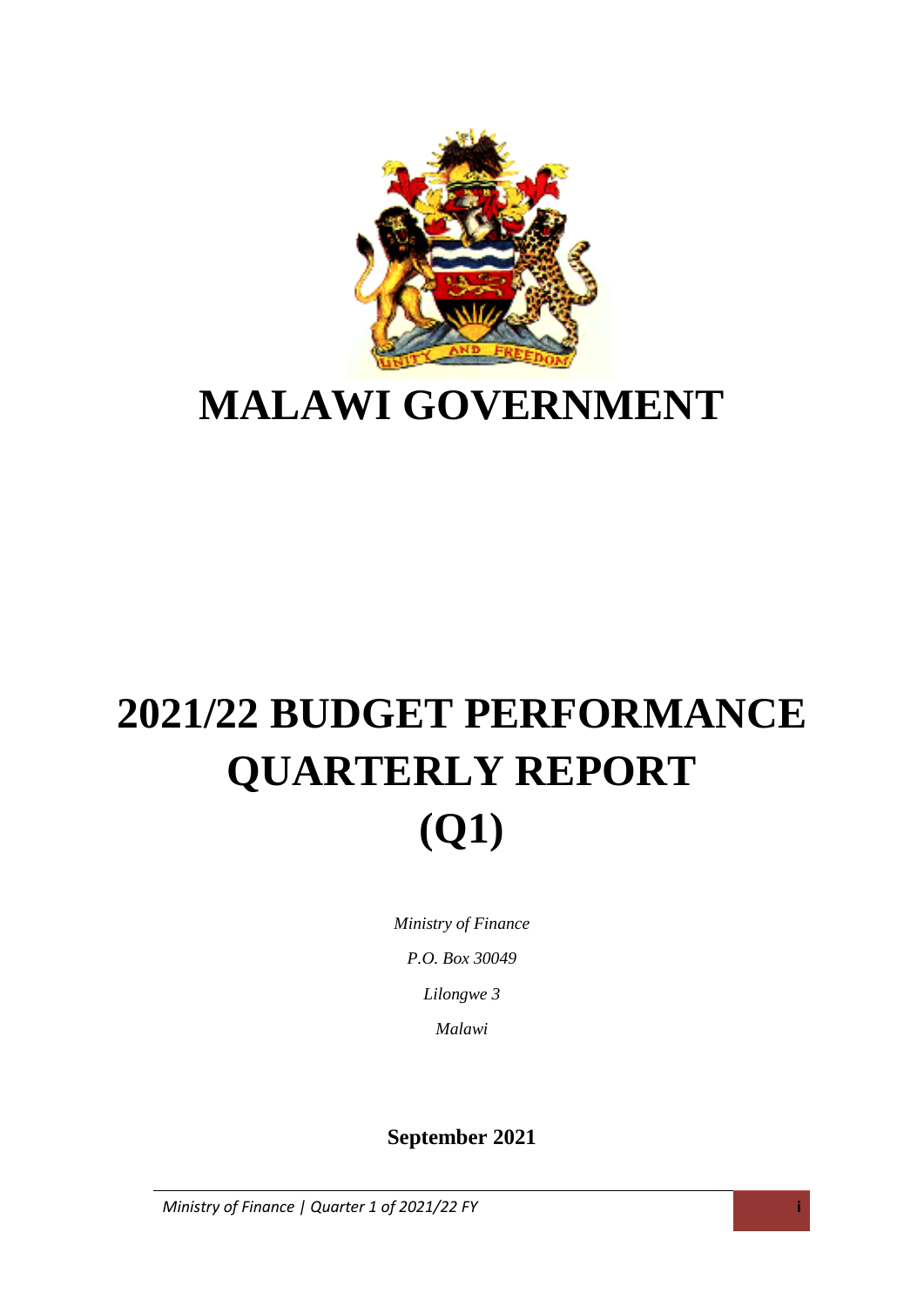### **Table of Contents**

| $\mathbf{1}$            |       |  |
|-------------------------|-------|--|
|                         | 1.1   |  |
|                         | 1.2   |  |
|                         | 1.3   |  |
|                         | 1.4   |  |
| $\boldsymbol{2}$        |       |  |
|                         |       |  |
|                         |       |  |
|                         |       |  |
|                         |       |  |
|                         | 2.5   |  |
| 3                       |       |  |
|                         | 3.1   |  |
|                         | 3.2   |  |
|                         | 3.3   |  |
| $\overline{\mathbf{4}}$ |       |  |
|                         | 4.1   |  |
|                         | 4.2   |  |
|                         | 4.2.1 |  |
|                         |       |  |
|                         |       |  |
|                         | 4.2.2 |  |
|                         | 4.3   |  |
| 5                       |       |  |
|                         | 5.1   |  |
|                         | 5.2   |  |
|                         | 5.3   |  |
| 6                       |       |  |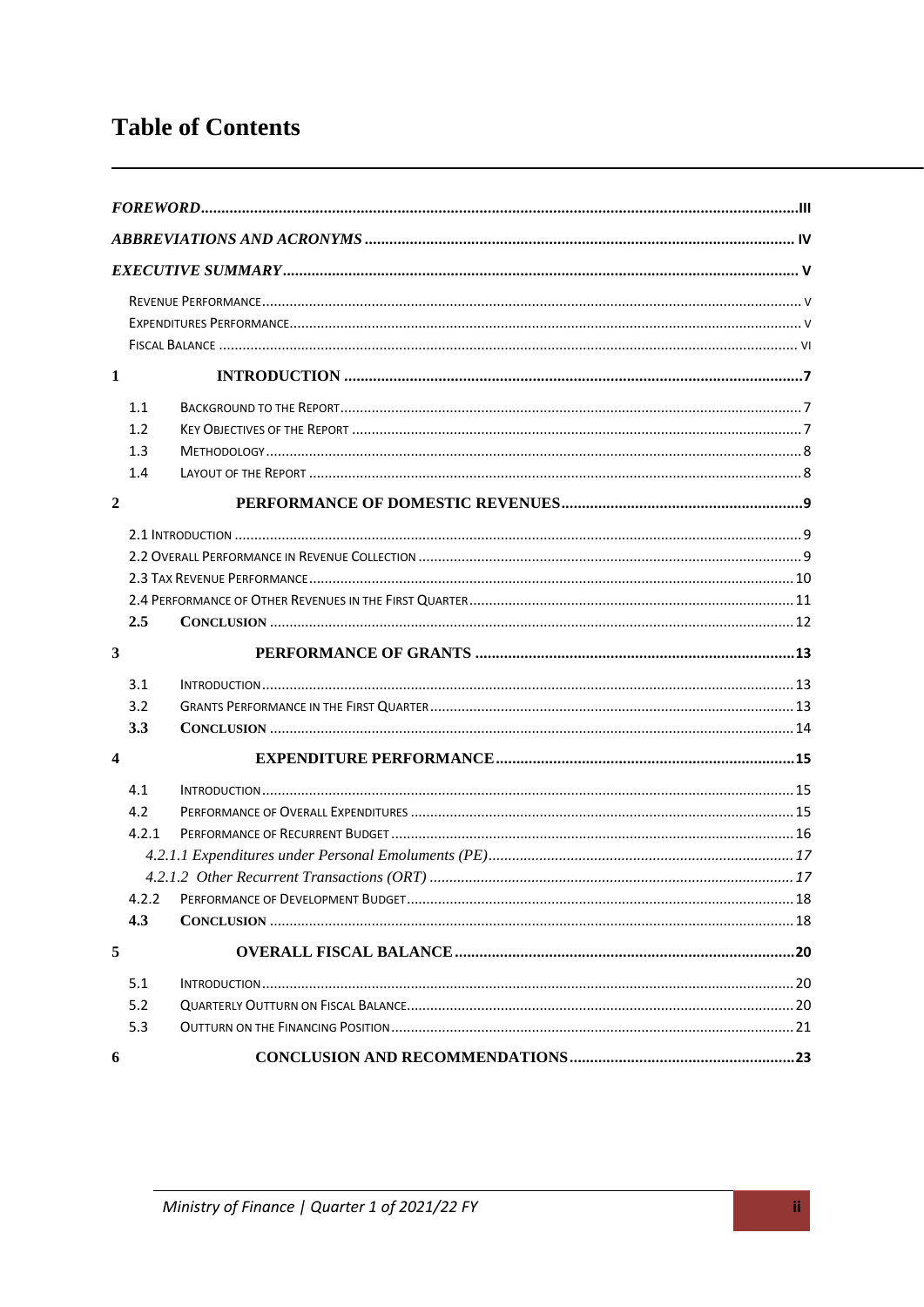### <span id="page-2-0"></span>*Foreword*

This Quarterly Budget Performance Report aims at highlighting how the National Budget has fared during implementation in the First Quarter of the 2021/22 Fiscal Year. This report thus provides the analysis of all the budget categories prepared and formulated at the planning stage. These categories include; Revenue that was collected during the quarter, status of Grants and Loans and the subsequent Expenditures that Government has incurred in the quarter under review. These are viewed in light of the approved figures.

The Ministry of Finance hopes that the information provided in this report will be valuable and informative to all the Stakeholders and thus provide a good picture on how the national Budget has perfomed during the first quarter on 2021/2022 financial year.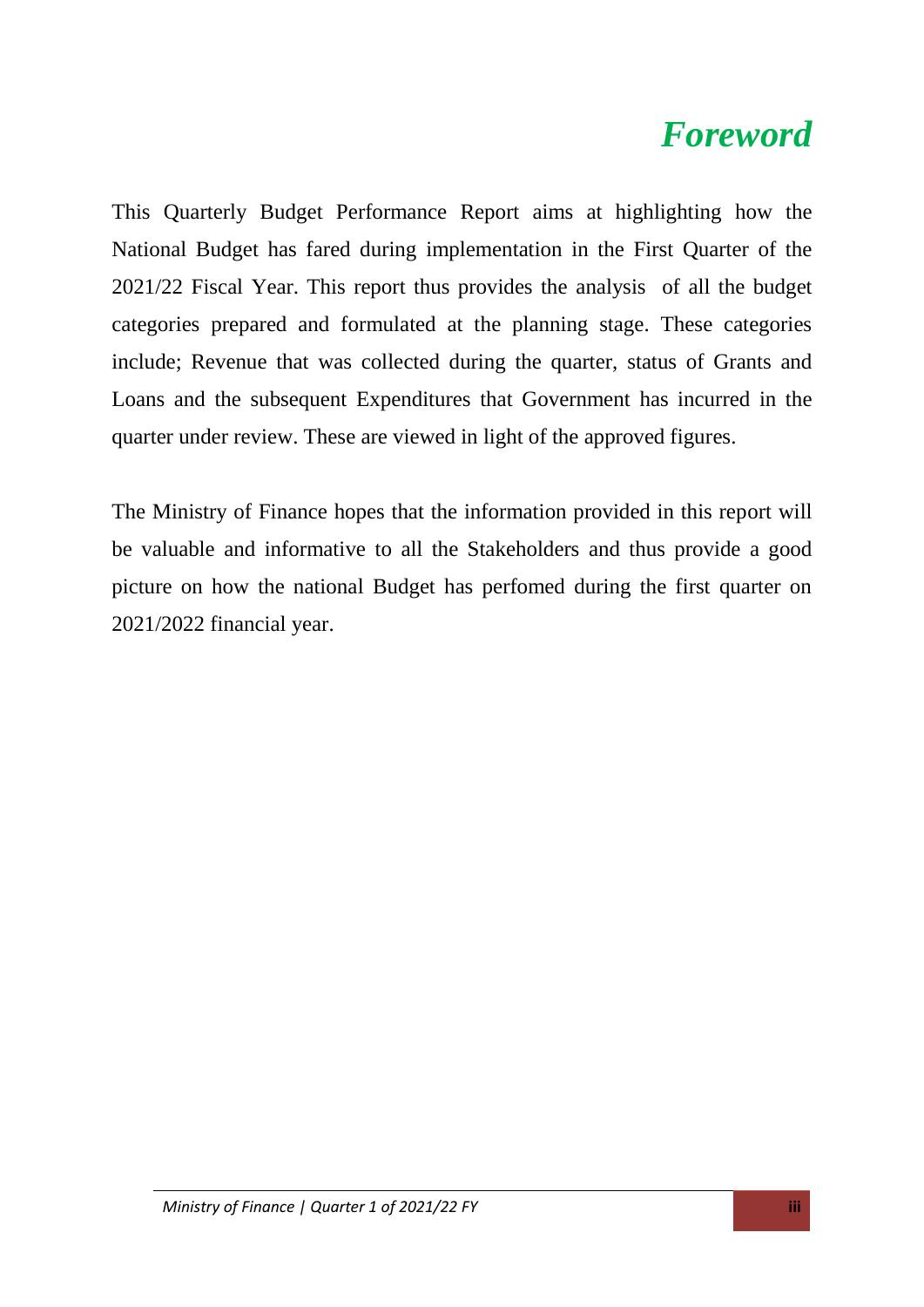## *Abbreviations and Acronyms*

<span id="page-3-0"></span>

| <b>FY</b>     | <b>Financial Year</b>                                      |
|---------------|------------------------------------------------------------|
| <b>IFMIS</b>  | <b>Intergrated Financial Management Information System</b> |
| <b>IMF</b>    | <b>International Monetary Fund</b>                         |
| <b>LDF</b>    | <b>Local Development Fund</b>                              |
| <b>MoFEPD</b> | Ministry of Finance, Economic Planning and Development     |
| <b>NTRs</b>   | <b>Non-tax Revenues</b>                                    |
| <b>ORT</b>    | <b>Other Recurrent Transactions</b>                        |
| Part I        | Donor supported projects                                   |
| Part II       | Projects financed by domestically generated resources      |
| PE            | <b>Personnel Emoluments</b>                                |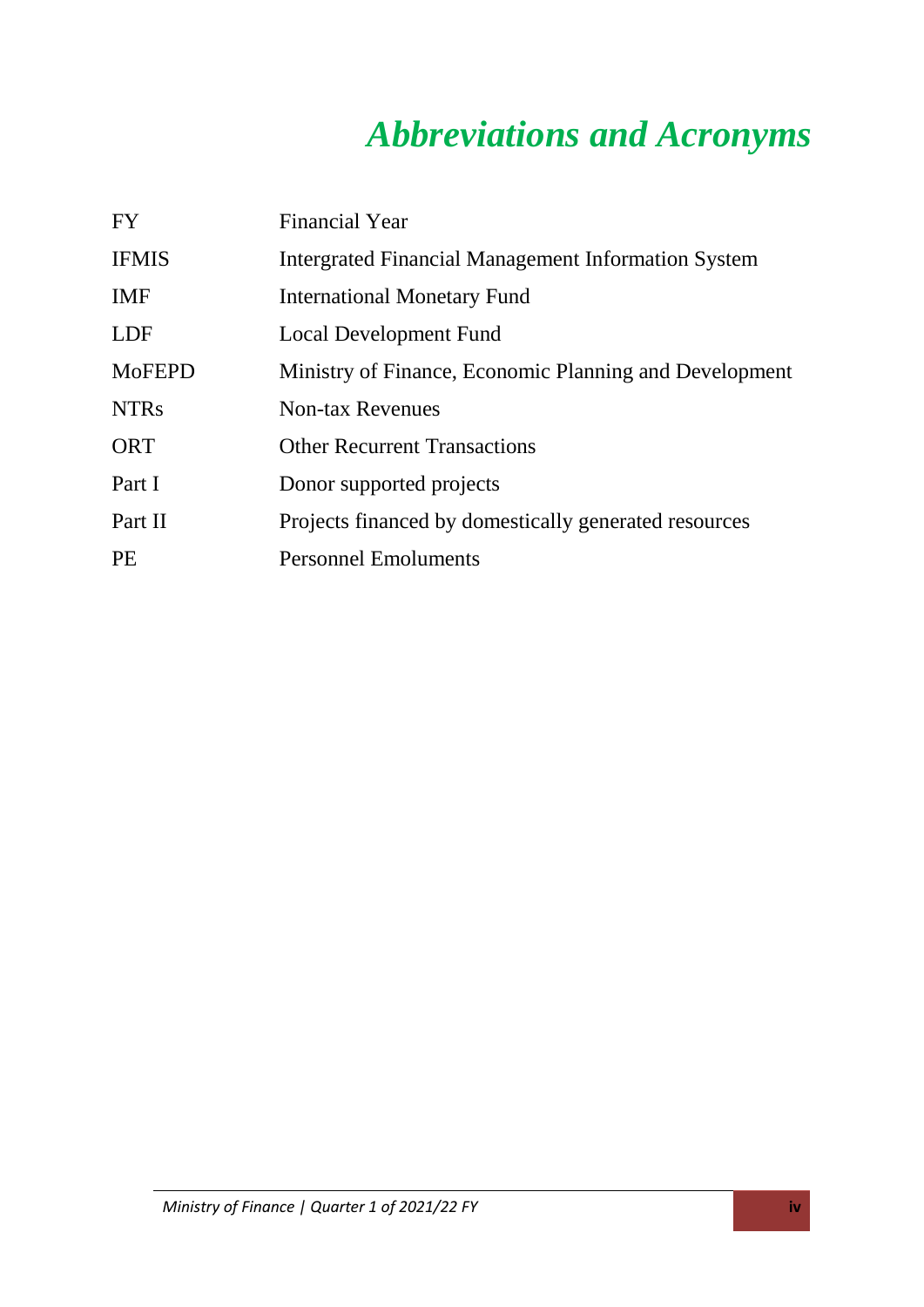### *Executive Summary*

#### <span id="page-4-1"></span><span id="page-4-0"></span>**Revenue Performance**

In the 2021/22 Financial Year, Government planned to collect a total of K1,239.91 billion in revenues of which Taxes, Grants and Other Revenues (Non-Tax Revenues) are K1,100.95 billion, K170.31 billion and K56.89 billion respectively. In the first quarter of the financial year, it was projected that total revenues will be K418.31 billion. The outturn however, was K380.27 billion. Thus revenue underperfomed during the period under review by K38.04 billion. This is mainly on account of lower than anticipated inflows from all categories of revenues. Taxes underperformed by K14.80 billion whereas Grants and other revenues underperformed by K16.58 billion and by K6.66 billion respectively.

### <span id="page-4-2"></span>**Expenditures Performance**

In the 2021/22 Financial Year, Government planned to spend K1,995.10 billion, including net lending. Out of this sum, K1,424.26 billion was planned for Recurrent Expenditure and K570.84 billion for Development Budget Expenditure with a net lending/borrowing of K723.84 billion. During the Quarter under review, Government planned to spend K578.45 billion, of which, K456.08 billion was for Recurrent Expenditure and K122.34 billion was for Development Budget Expenditure. However, total Government expenditure amounted to K593.73 billion reflecting an overexpenditure of K15.27 billion against the target for the quarter.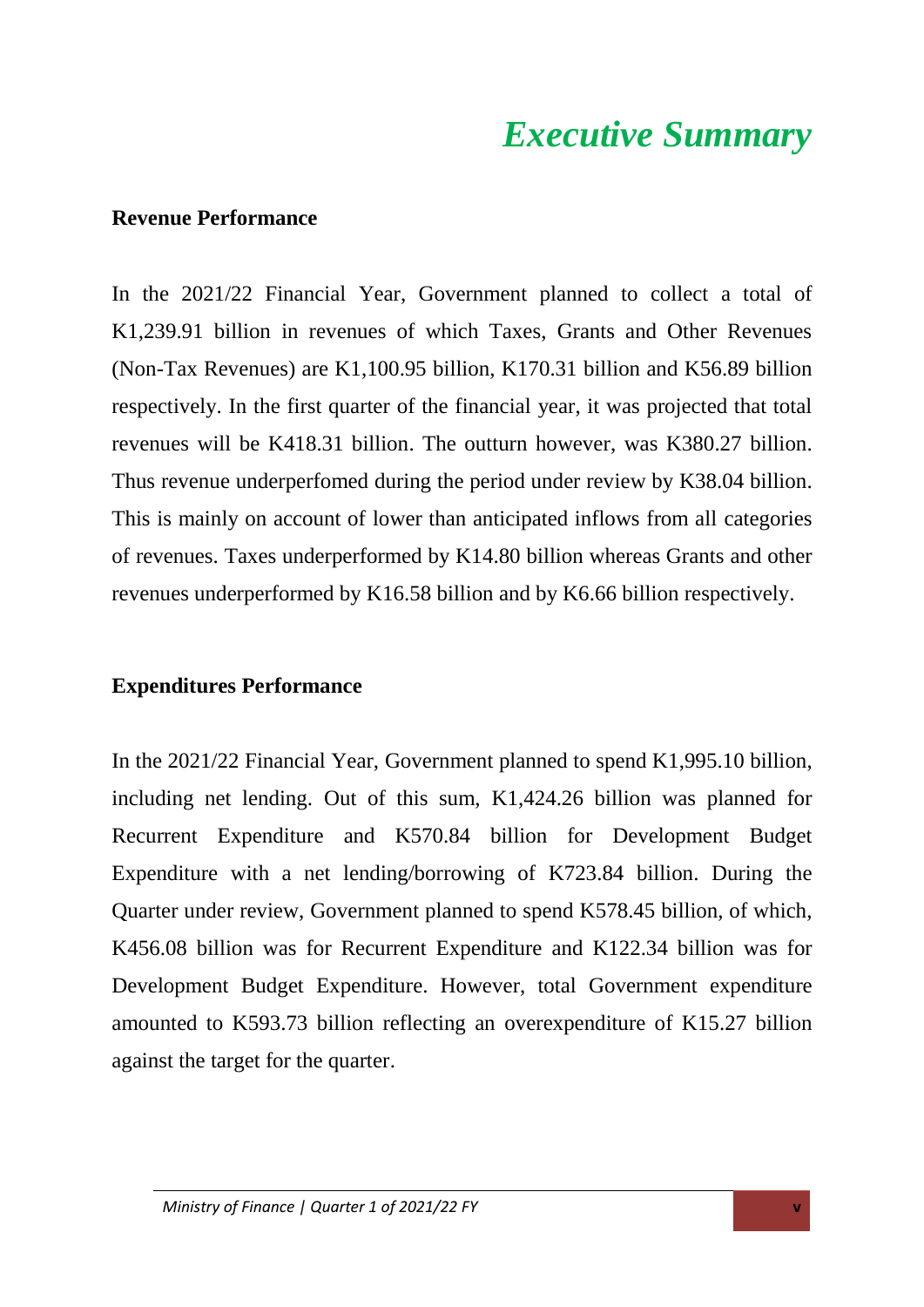### <span id="page-5-0"></span>**Fiscal Balance**

Government planned an overall fiscal balance of K160.14 billion in the quarter under review. The outturn, however, showed that the overall fiscal balance was K213.44 billion, higher than the anticipated balance by K53.31 billion.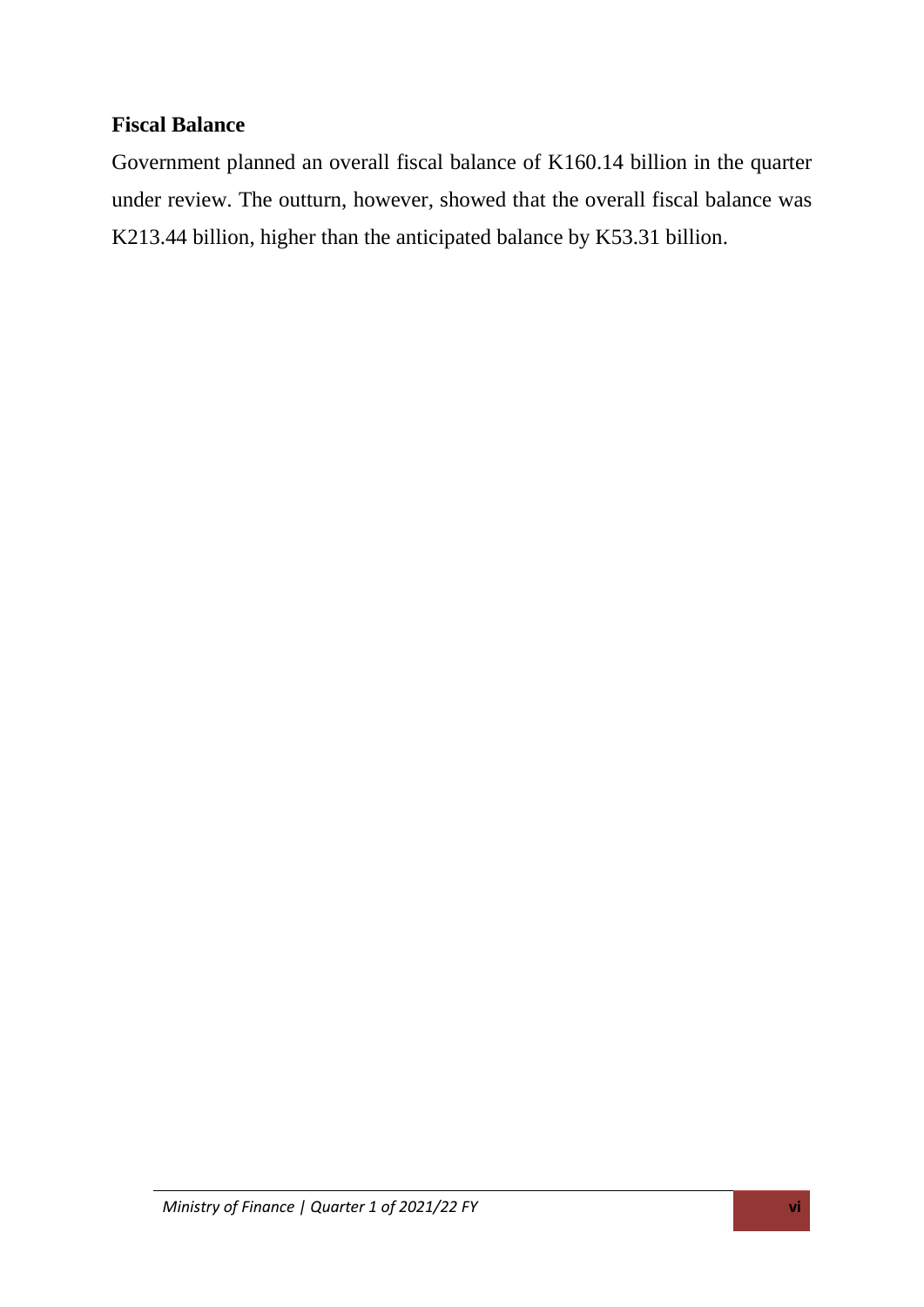# **1 INTRODUCTION**

### <span id="page-6-1"></span><span id="page-6-0"></span>**1.1 Background to the Report**

In June 2021, the National Assembly approved a Budget of K1,995.10 billion for the 2021/22 Financial Year (FY). This Budget is expected to be financed by Domestic Resources amounting to K1,100.95 billion and Grants amounting to K170.31 billion.

In order to assess the performance of the National Budget from time to time, a report is produced on a quarterly basis to provide insight into the performance of all the relevant components of the budget.

This report therefore, examines performance of Government Budget in meeting the set targets in the First Quarter (July to Spetember, 2021) of the Financial Year. It highlights where discrepancies between the projected and the outturn figures have occurred and also provide a possible explanation for such discrepancies.

### <span id="page-6-2"></span>**1.2 Key Objectives of the Report**

The main objective of this report is to present the performance of Government in implementing the National Budget in the First Quarter of the 2021/22 Financial Year. Specific objectives of the report include:

- (i) To present the performance of Domestic Revenues;
- (ii) To report on performance of Grants and Loans from Development Partners;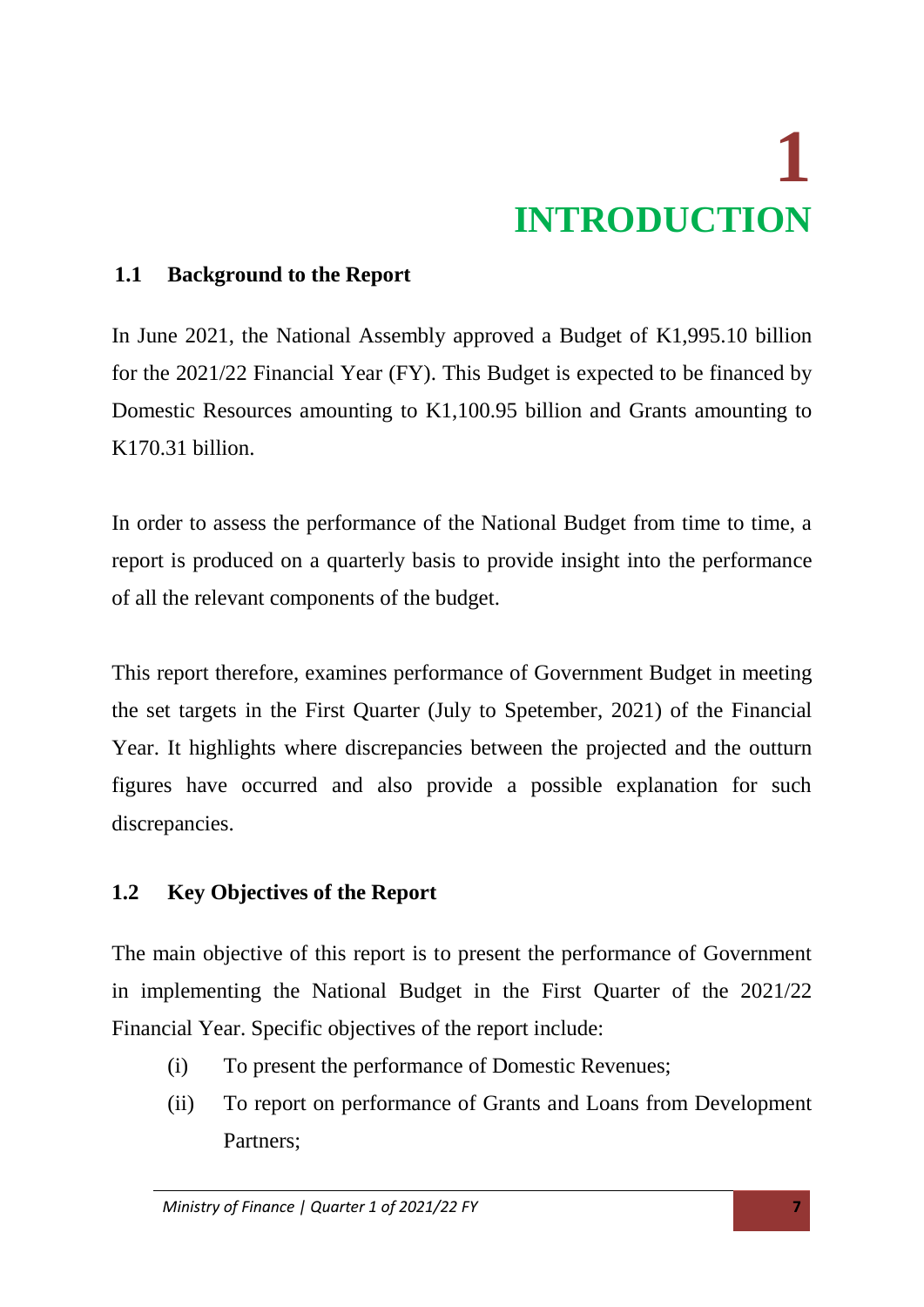- (iii) To present the details of the performance of Expenditures of Government; and
- (iv) To present the overall financing

### <span id="page-7-0"></span>**1.3 Methodology**

The review and assessment of receipts and expenditures for the First Quarter of the 2021/22 Financial Year was done in October, 2021. The work involved analysis of data from the Reserve Bank of Malawi, Spending Agencies, Intergrated Financial Management Information System (IFMIS) and consultations with relevant Stakeholders.

### <span id="page-7-1"></span>**1.4 Layout of the Report**

The First Chapter introduces the report, its objectives and methodology in assessing performance. The Second and Third Chapters discuss the performance of Revenues and Grants respectively. The Fourth Chapter focuses on the discussion of Expenditures while Chapter Five looks at financing. Chapter 6 concludes the Report.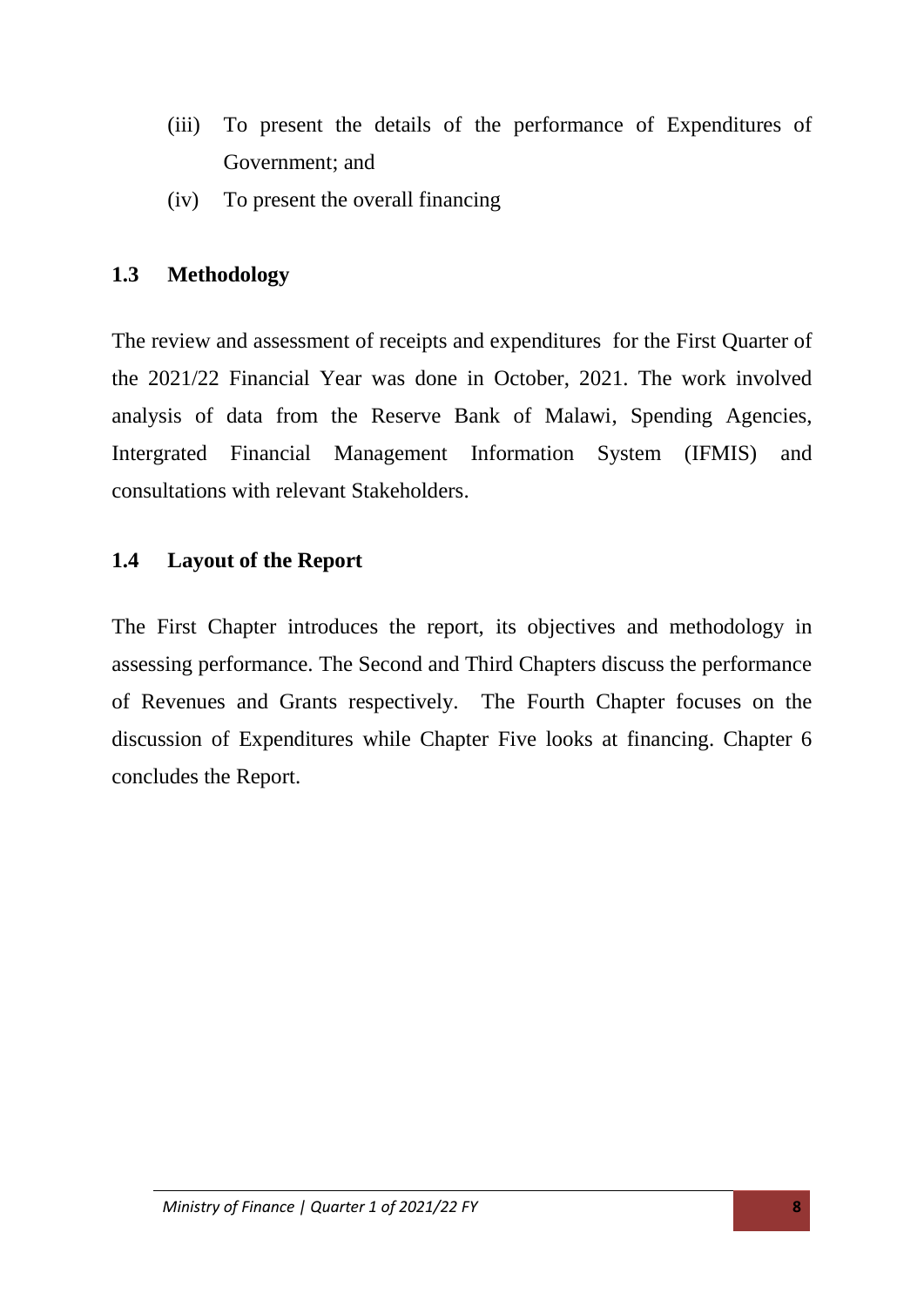**2** 

## <span id="page-8-0"></span>**Performance of Domestic Revenues**

### <span id="page-8-1"></span>**2.1 Introduction**

In the 2021/22 Financial Year, Government projected to collect total Domestic Revenues to the tune of K1,100.95 billion, of which, K1,044.05 billion were projected to be Tax Revenues and K56.89 billion from Other Revenue sources. This Chapter therefore discusses the performance of Government in Revenue collection during the first quarter of the Financial Year by comparing the Revenue Outturn for the quarter against the set targets; and discussing some of the underlying factors to explain the variances.

### <span id="page-8-2"></span>**2.2 Overall Performance in Revenue Collection**

In the first quarter of the Financial Year, the Domestic Revenues were projected to amount to K361.54 billion of which, K345.29 billion was expected to be Tax Revenues while Other Revenues were projected at K16.24 billion. The performance is such that, during the quarter under review, total actual domestic revenue outturn was K340.08 billion of which Taxes were K330.49 billion and Other Revenues was K9.58 billion.

This shows that on the overall, domestic revenue underperformed by K21.46 billion mainly on account of poor tax performance which underperfromed by K14.80 billion representing an overperformance of 4.3 percent. The other revenues also underperformed by 40.9 per cent.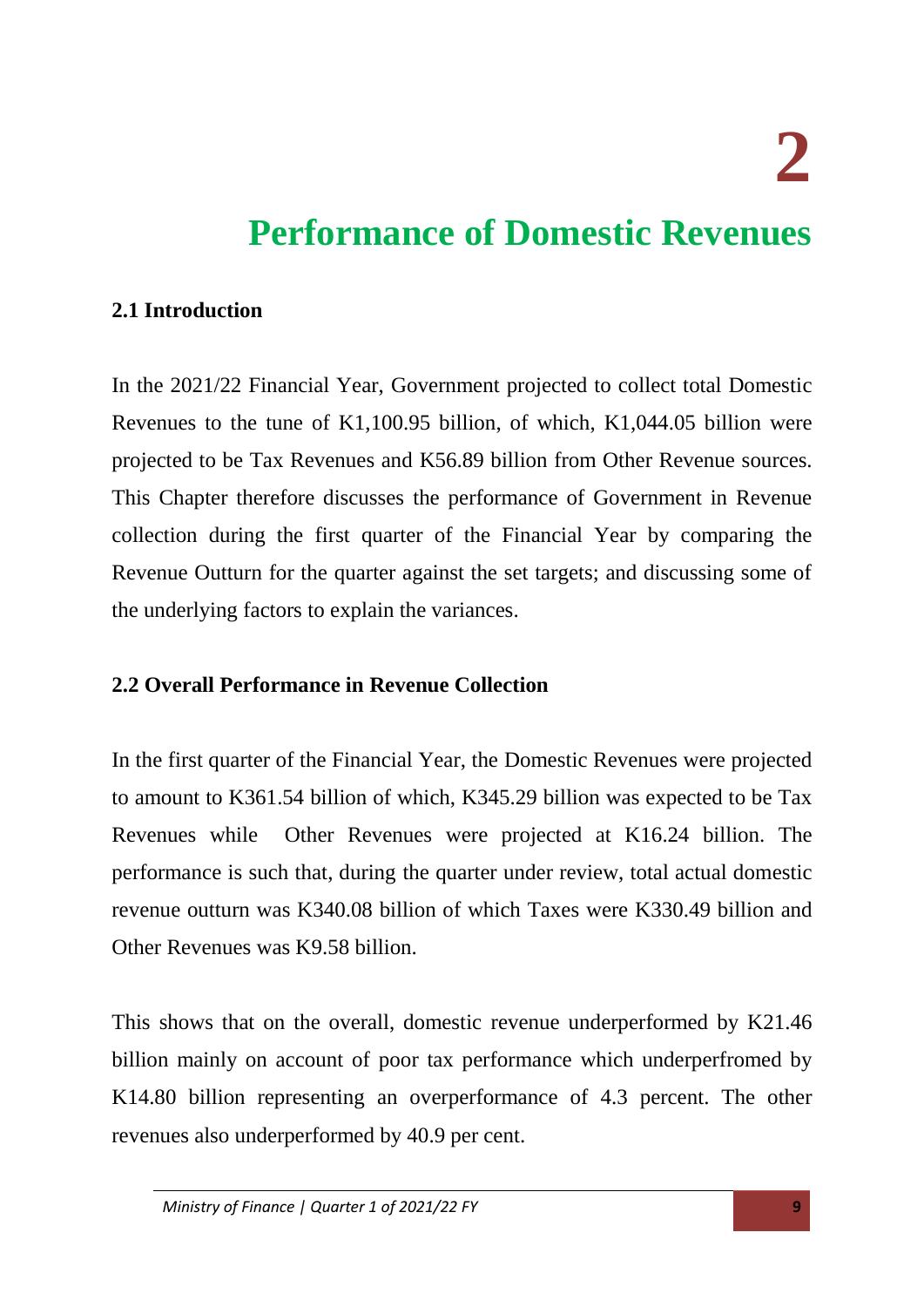Figure 2.1 below compares the Outturn in Domestic Revenues in the first quarter of the Financial Year against their corresponding targets.



*Figure 2.1 Total Domestic Revenues Performance* 

### <span id="page-9-0"></span>**2.3 Tax Revenue Performance**

Table 2.1 shows the performance of tax revenue for the first quarter of the Financial Year against the projections. As the table illustrates, overall, Tax Revenues underperformed by K21.46 billion. The outturn of Tax revenue was K330.49 billion against a target of K345.29 billion. The underperformance on the Tax revenue is attributed to lower than expected in Income profits and tax on goods and services which underperformed by 0.6 percent and 7.8 percent respectively.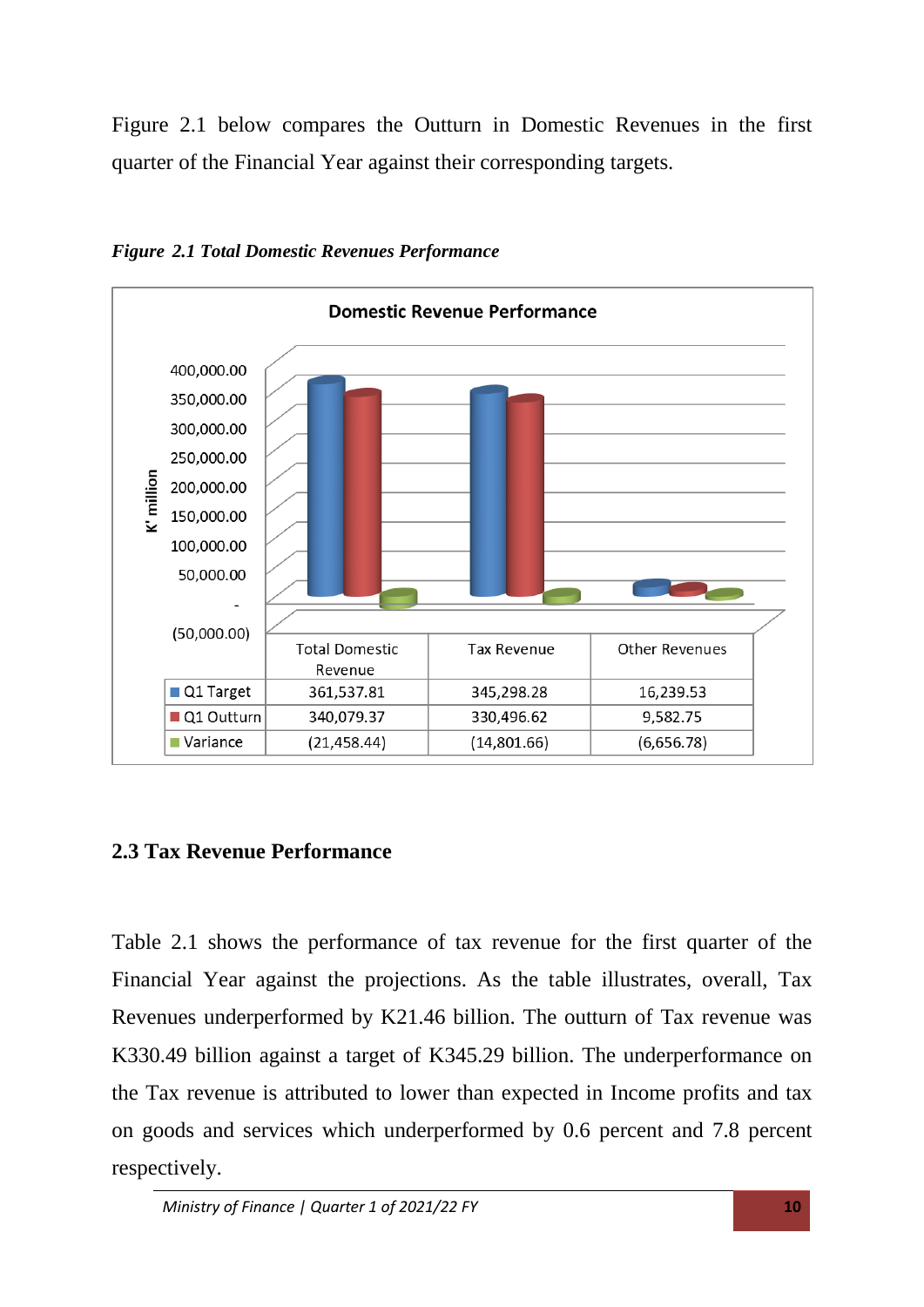| <b>GFS</b><br>Code | <b>Revenue</b>                                 | Q1 Projections   | Q1 Actual  | Variance     |
|--------------------|------------------------------------------------|------------------|------------|--------------|
|                    |                                                | <b>K'million</b> |            |              |
| 11                 | Taxes                                          | 345,298.28       | 330,496.62 | (14, 801.66) |
| 111                | Taxes on income, profits and capital gains     | 148,169.02       | 147,202.57 | (966.46)     |
| 1111               | Payable by individuals                         | 93,269.31        | 79,025.43  | (14, 243.88) |
| 1112               | Payable by corporations and other enterprises  | 54,899.71        | 68,177.14  | 13,277.43    |
| 114                | Taxes on goods and services                    | 166,986.36       | 153,832.11 | (13, 154.24) |
| 1141               | General taxes on goods and services            | 104,670.79       | 98.152.61  | (6,518.18)   |
| 1142               | Excise                                         | 59,557.99        | 53,405.92  | (6, 152.07)  |
|                    | Taxes on use of goods and on permission to use |                  |            |              |
| 1145               | goods or perform activities                    | 2,757.58         | 2,273.58   | (484.00)     |
| 115                | Taxes on international trade and transaction   | 29,935.45        | 29,259.19  | (676.26)     |
| 116                | <b>Other taxes</b>                             | 207.46           | 202.76     | (4.70)       |
| 1161               | Payable solely by business                     | 207.46           | 202.76     | (4.70)       |

*Table 2.1 Tax Revenue Performance*

### <span id="page-10-0"></span>**2.4 Performance of Other Revenues in the First Quarter**

Table 2.2 presents the outturn in Other Revenues (non tax) during the first quarter of the 2021/22 Financial Year against their set targets. As indicated in the table, actuals under this category amounted to K9.66 billion compared to a target of K16.24 billion, thus an undercollection of K6.66 billion. This performance is mainly attributed to the underperformance of parastatal dividends which was projected at K8.83 billion for the quarter, but only K515.02 million was collected. On the other hand, sales of goods and services overperformed by K1.14 billion.

*Table 2.2 Non – Other Revenues Performance in the first quarter*

| <b>GFS</b><br>Code | Revenue                              | <b>Projections</b><br>Q1 | Q1 Actual        | Variance   |
|--------------------|--------------------------------------|--------------------------|------------------|------------|
|                    |                                      |                          | <b>K'million</b> |            |
| 14                 | <b>OTHER REVENUE</b>                 | 16,239.53                | 9,582.75         | (6,656.79) |
| 141                | <b>Property income</b>               | 8,833.33                 | 515.02           | (8,318.32) |
| 1412               | <b>Dividends</b>                     | 8,833.33                 | 515.02           | (8,318.32) |
| 142                | sales of goods and services          | 6,873.42                 | 8,011.79         | 1,138.37   |
| 14231              | Departmental receipts                | 6,873.42                 | 7,411.45         | 538.03     |
| 14232              | Treasury Funds                       | $\overline{\phantom{0}}$ | 600.34           | 600.34     |
| 143                | <b>Fines, Penalties and Forfeits</b> | 532.77                   | 1,055.94         | 523.16     |
| 1431               | <b>Penalties</b>                     | 532.77                   | 1,055.94         | 523.16     |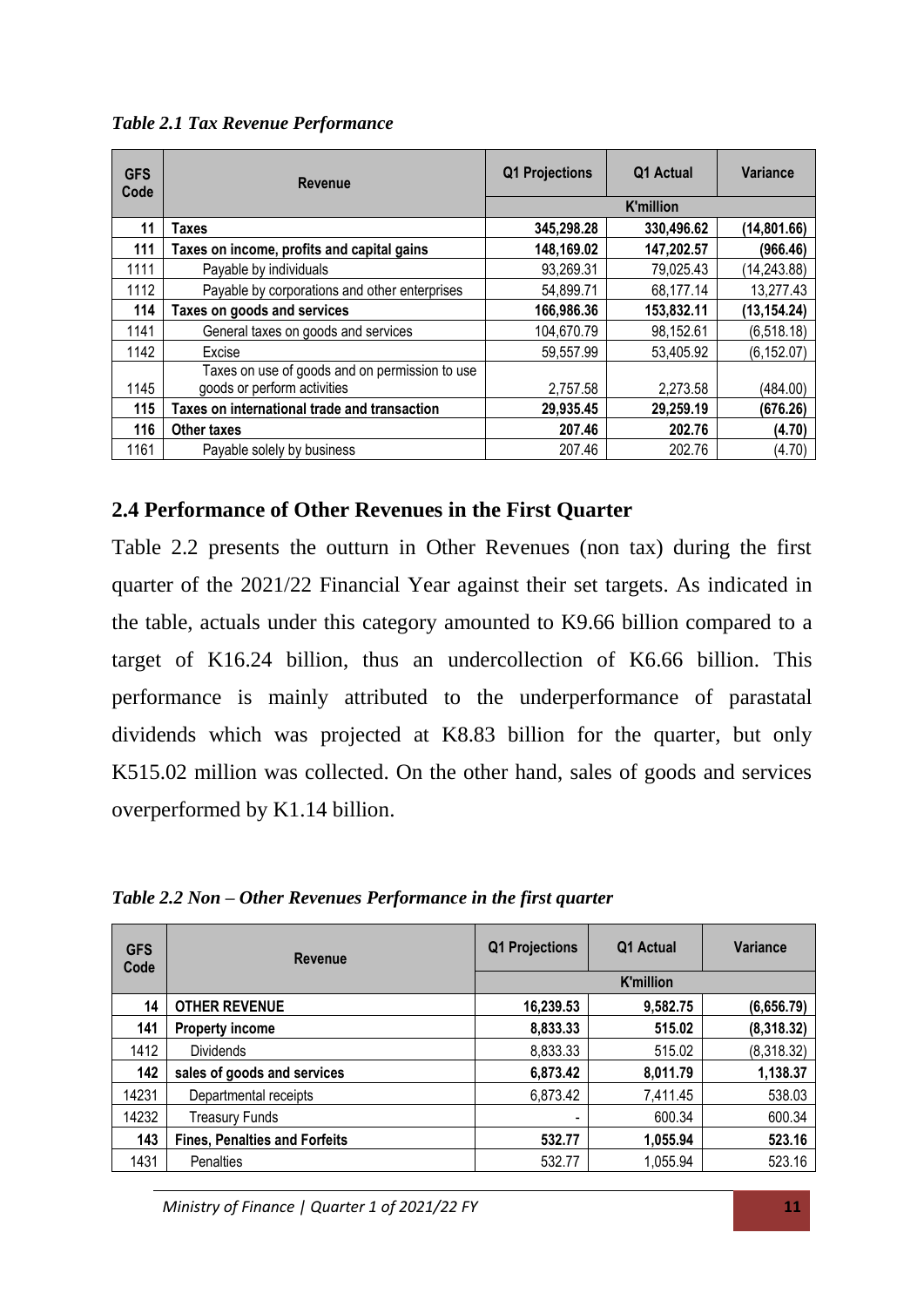### <span id="page-11-0"></span>**2.5 Conclusion**

In aggregate terms, the performance of revenue collection in the first quarter of the financial year was below the set targets for both the tax revenues and other revenues. There is need therefore, to encourage revenue collectors to enhance the revenue collection methods in subsequent quarters to avoid missing the annual targets.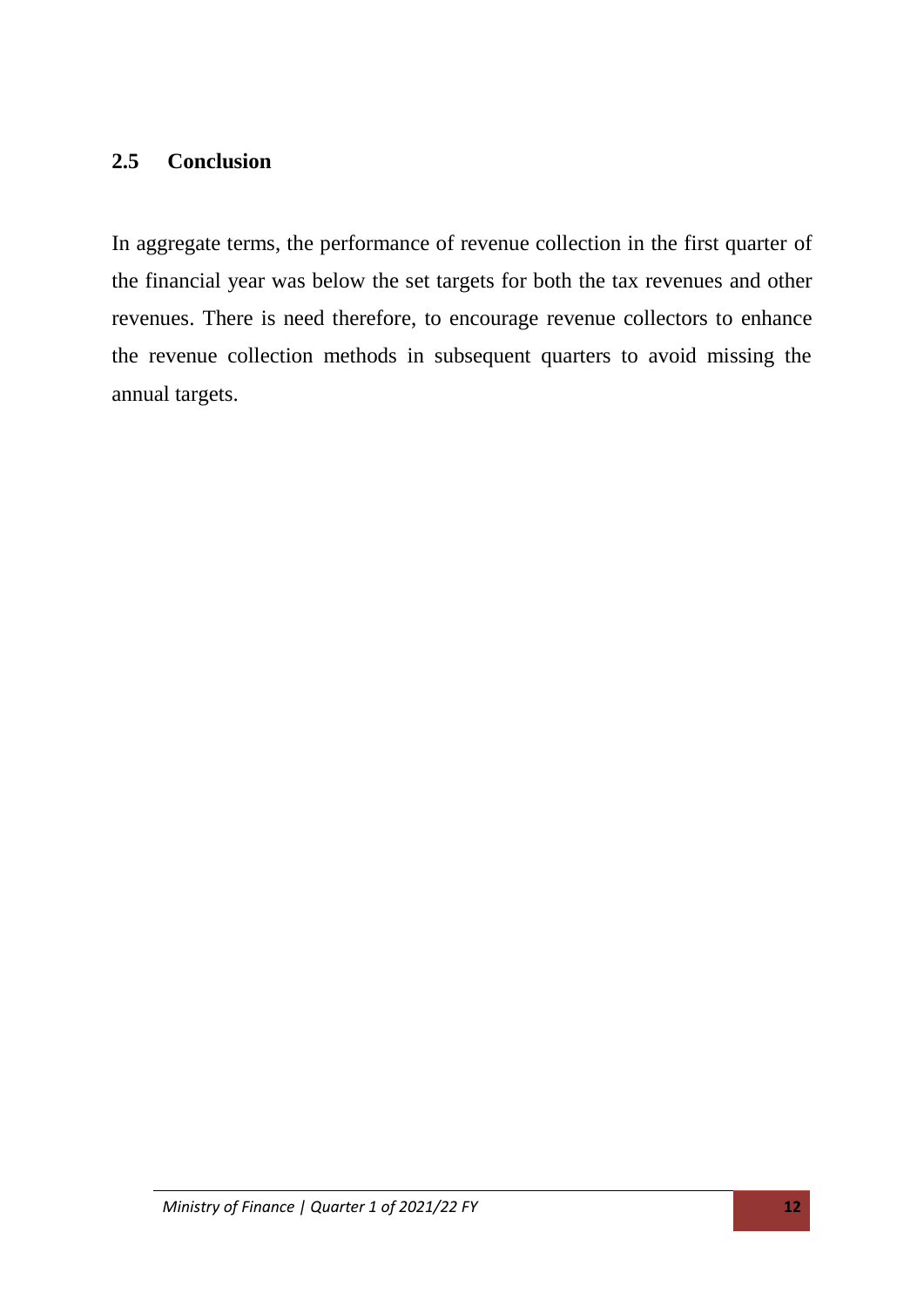**3** 

### **Performance of Grants**

### <span id="page-12-1"></span><span id="page-12-0"></span>**3.1 Introduction**

For the 2021/22 Financial Year, the projected resource inflows from Grants amounts to K170.31 billion, of which, K58.43 billion was from foreign governments and K111.88 billion from international organisations. These were in form of program grants and dedicated grants in support of both recurrent and capital expenses.

In the first quarter of the 2021/22 Financial Year, Government expected to receive K56.77 billion as Grants from international organisations (multilateral donors). This Chapter therefore, examines the performance of these Grants for the quarter under review.

### <span id="page-12-2"></span>**3.2 Grants Performance in the First Quarter**

Table 3.1 presents the performance of Grants in the first quarter of the financial year against the set targets. As indicated in the Table, overall, Grants underperformed by K16.58 billion largely due to lower than anticipated disbursement from the multilateral development partners resulting from reduced activities due to COVID 19 pandemic.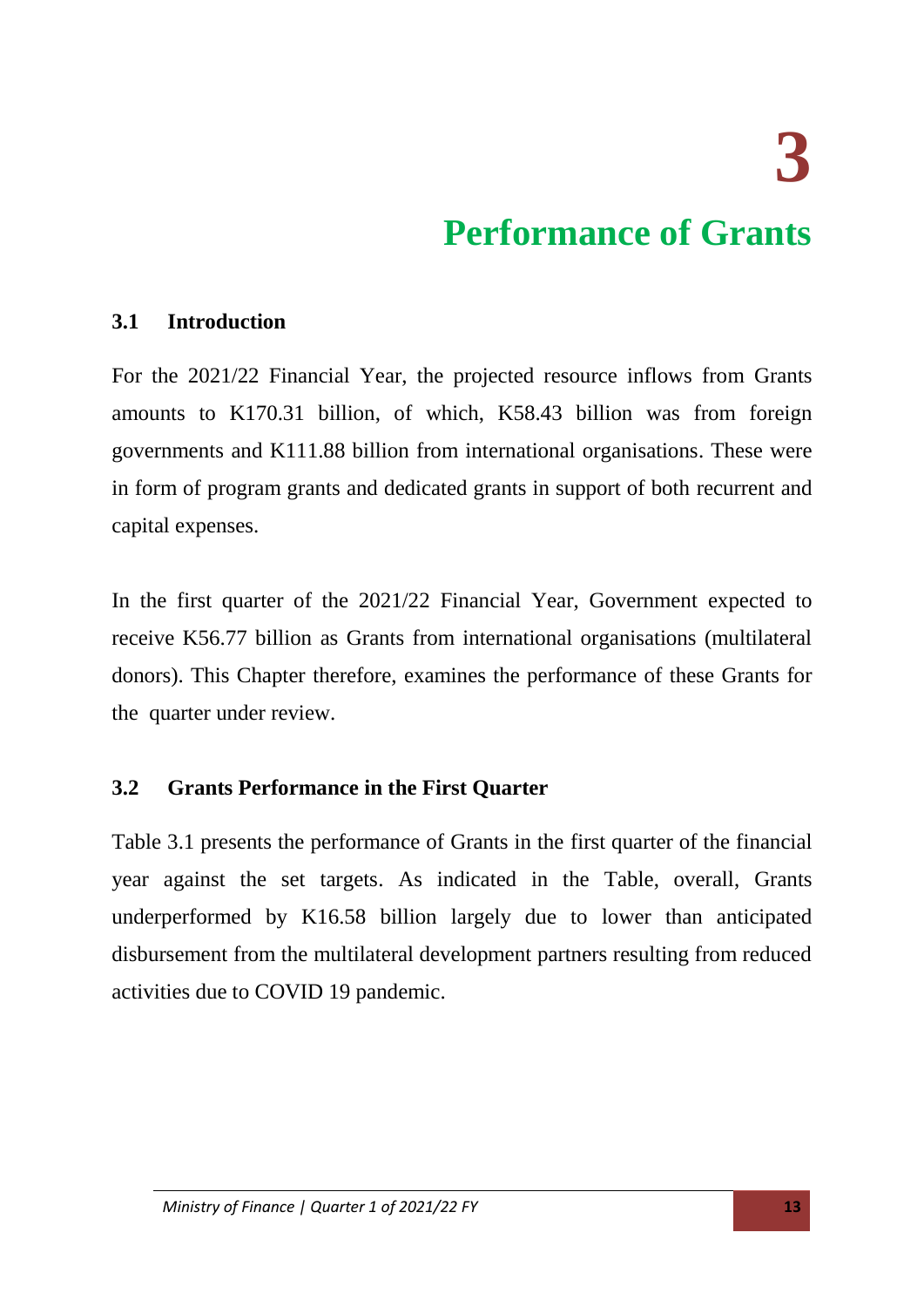| <b>GFS</b><br>Code | Revenue                                 | Q1 Projections           | Q1 Actual        | Variance     |  |
|--------------------|-----------------------------------------|--------------------------|------------------|--------------|--|
|                    |                                         |                          | <b>K'million</b> |              |  |
| 13                 | <b>Grants</b>                           | 56,771.49                | 40,194.91        | (16, 576.58) |  |
| 131                | From Foreign Governments                |                          | -                |              |  |
| 1311               | <b>Current</b>                          | ٠                        |                  |              |  |
| 1312               | Capital                                 | $\overline{\phantom{a}}$ | -                |              |  |
| 132                | <b>From International Organisations</b> | 56,771.49                | 40,194.91        | (16, 576.58) |  |
| 1321               | Current                                 | -                        | -                |              |  |
| 1322               | Capital                                 | 56,771.49                | 40,194.91        | (16, 576.58) |  |

### **Table 3.1 Performance of Grants in the First Quarter**

### <span id="page-13-0"></span>**3.3 Conclusion**

As indicated above, disbursement of donor resources under Grants category underperformed in the first quarter of the financial year. There is need to revist the assumptions made on grants visavis the projects as this will directly affect the public sector investment program implementation.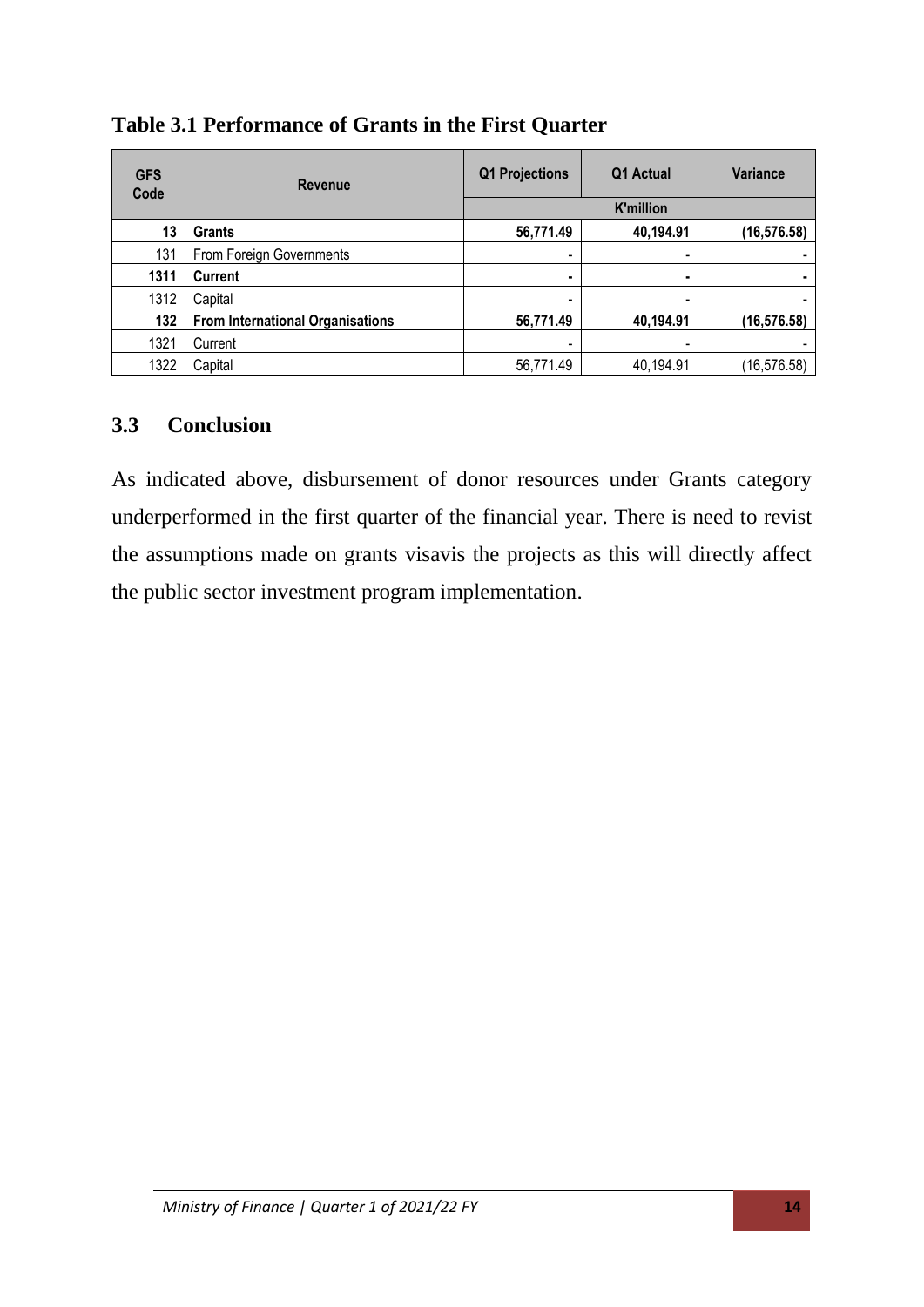**4** 

### **Expenditure Performance**

#### <span id="page-14-1"></span><span id="page-14-0"></span>**4.1 Introduction**

This chapter highlights the performance of expenditures during the first quarter of the 2021/22 Financial Year and explains the factors underlying the observed expenditure trends.

In the 2021/22 Financial Year, Government is expected to spend K1,995.10 billion including net lending. Of this sum, K1,424.36 billion is projected to be Recurrent Expenditures and K570.84 billion is projected to be Development Budget Expenditures. In the quarter under review, total expenditure was projected at K578.45 billion broken down as K456.08 billion recurrent expenditure and K122.37 billion development expenditure.

Out of the projected recurrent expenditure for the quarter, wages and salaries were projected at K143.41 billion; Interest Payments K70.43 billion while other current expenditures including Goods and Services; and Subsidies and Transfers were projected at K242.24 billion. On the other hand, expenditures on Development budget were projected at K122.37 billion broken down as K65.59 billion domestically financed projects and K56.77 billion foreign financed projects.

#### <span id="page-14-2"></span>**4.2 Performance of Overall Expenditures**

The Outturn for the first quarter of the financial year indicates that total expenditure was K593.72 billion, broken down as K479.11 billion Recurrent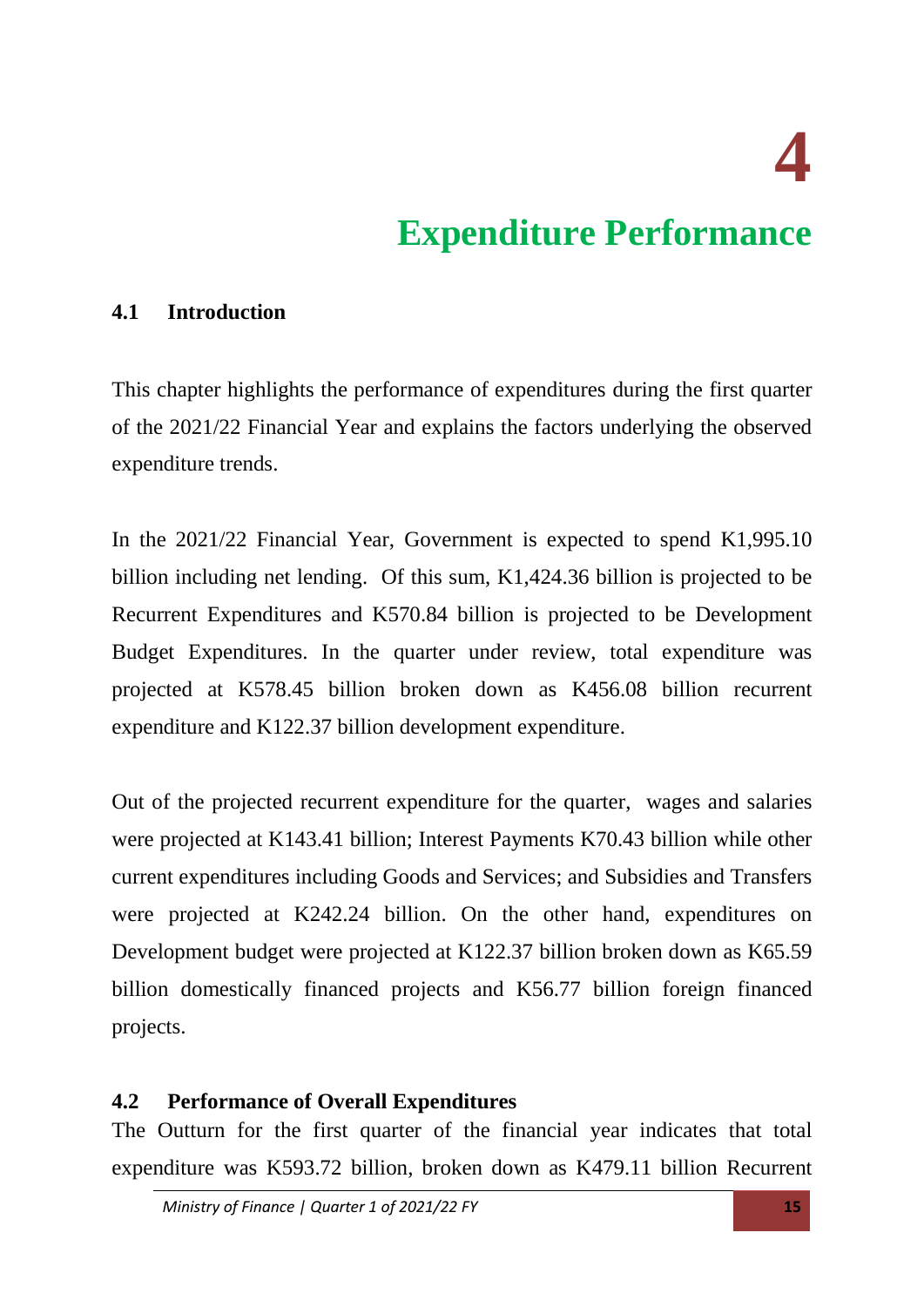Expenditures and K114.61 billion development budget expenditures. Chart 4.1 below illustrates the projected expenditures against the outturn.



*Chart 4.1 Total Government expenditure in the first quarter of the 2021/22 FY*

As can be shown in Chart 4.1, total expenditures in the quarter were above the projected amount of K578.45 billion by K15.27 billion. This is mainly attributed to the salary adjustments that took place in the quarter under review..

### <span id="page-15-0"></span>**4.2.1 Performance of Recurrent Budget**

In general, Government projected to spend K456.08 billion on recurrent expenses during the quarter under review. The outturn however shows that expenditures were above the target by K23.03 billion as shown in Table 4.1 below. The higher than expected expenditure is attributed to an adjustment in compensation of employees and an increase in use of goods and services.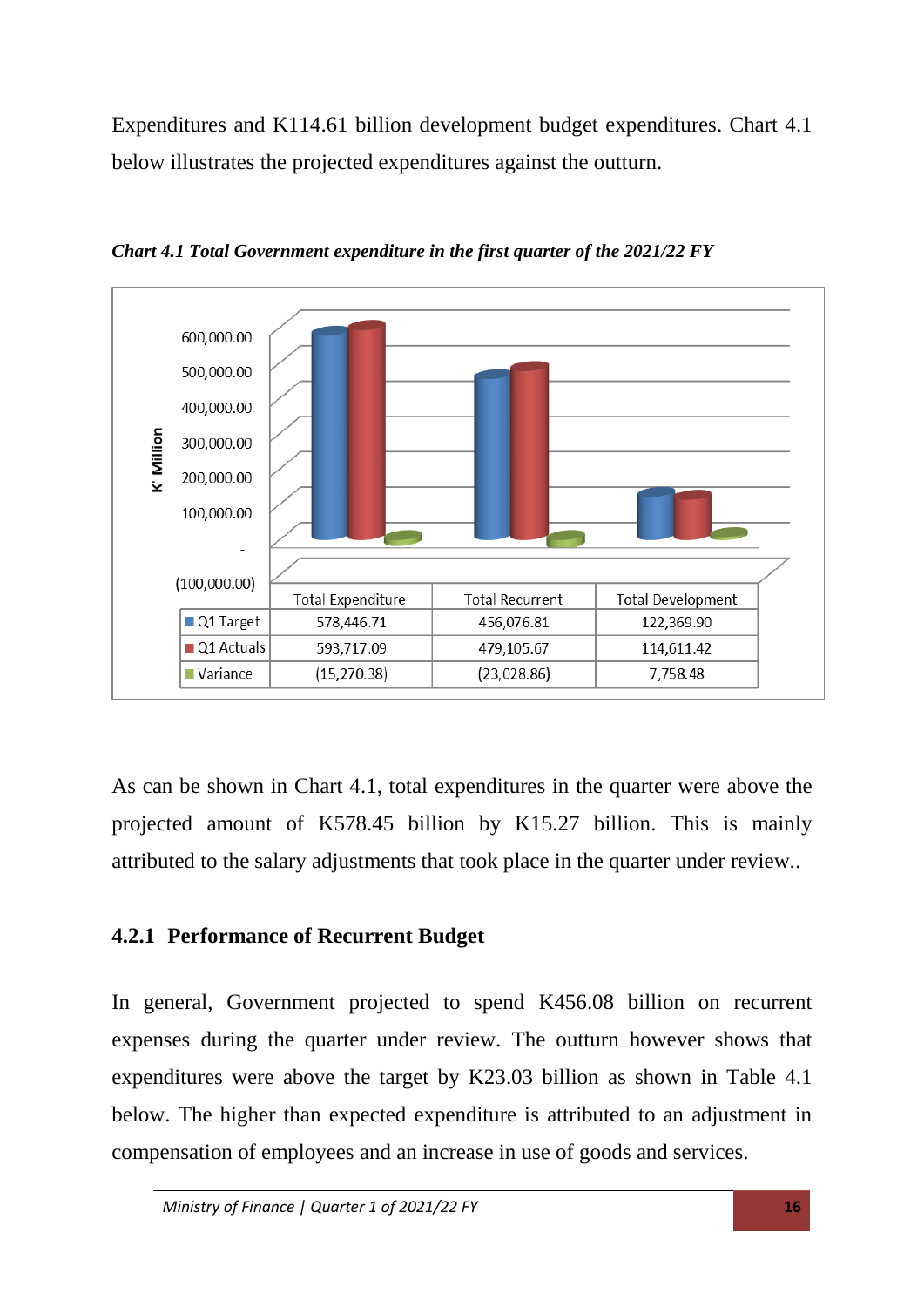*Table 4.1 Recurrent Expenditure Breakdown*

| <b>GFS</b><br>Code | <b>Expenses</b>           | <b>Q1 Projections</b> | Q1 Actual        | <b>Variance</b> |  |
|--------------------|---------------------------|-----------------------|------------------|-----------------|--|
|                    |                           |                       | <b>K'million</b> |                 |  |
| 2                  | <b>EXPENSE</b>            | 456,076.81            | 479,105.67       | 23,028.86       |  |
| 21                 | Compesation of employees  | 147,840.88            | 159,788.86       | 11,947.98       |  |
| 22                 | Use of Goods and Services | 108,979.73            | 116,245.99       | 7,266.26        |  |
| 24                 | Interest                  | 70,429.56             | 70,388.50        | (41.06)         |  |
| 26                 | Grants                    | 56,244.15             | 54,999.45        | (1,244.70)      |  |
| 27                 | Social benefits           | 58,379.47             | 58,718.79        | 339.31          |  |
| 28                 | Other expenses            | 14,203.00             | 18,964.07        | 4,761.07        |  |

### <span id="page-16-0"></span>**4.2.1.1 Expenditures under Personal Emoluments (PE)**

In 2021/22 Financial Year, Government is expected to spend K449.62 billion on compensation to employees which includes wages and salaries and employer contribution to pension. In the period under review and as indicated in Table 4.1, this expenditure was projected at K147.84 billion, however the expenditure was above the projection by K11.95 billion. This is mainly due to salary adjustment effected in July 2021.

### <span id="page-16-1"></span>**4.2.1.2 Other Recurrent Transactions (ORT)**

ORT expenditure for the first quarter of the financial year was projected to amount to K308.24 billion (which is total recurrent expenditure less wages and salaries). Actual expenditures as at the end of the quarter were K319.35 billion which was above the target by K11.08 billion representing an overexpenditure of 3.6 percent. This is mainly due to enhanced expenditures in health and education sectors and also settlement of utility arrears.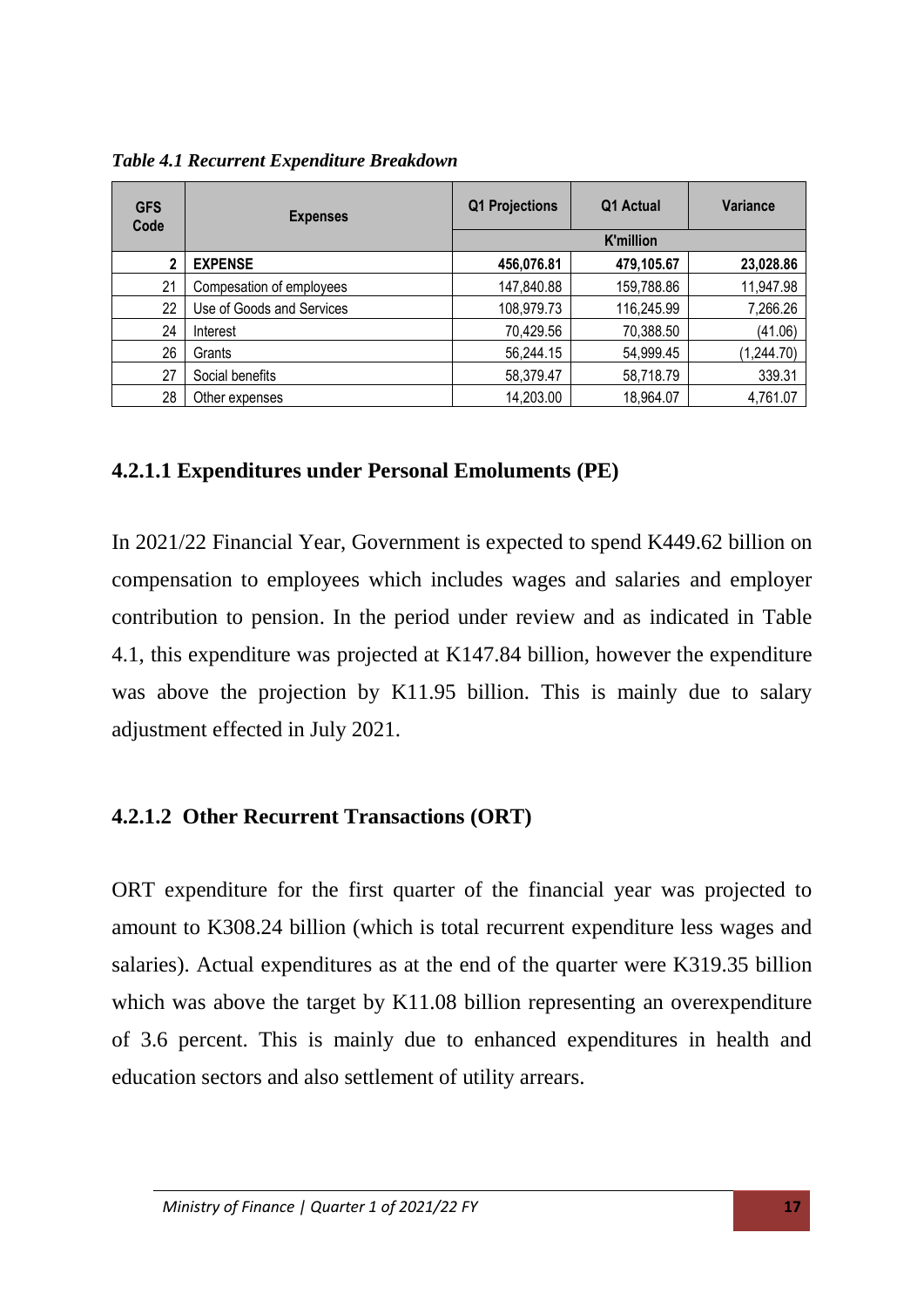### <span id="page-17-0"></span>**4.2.2 Performance of Development Budget**

On Development Budget, Government planned to spend K122.37 billion in the first quarter, of which, K65.59 billion was to be financed using domestic resources (Part II) and K56.77 billion was for Foreign Financed Projects (Part I). As depicted by Chart 4.2 below, the outturn on Development Budget was that K114.61 billion was spent broken down as K65.79 billion on Part 1 and K48.81 billion on Part II. Overall, the development expenditure was below the target by K7.76 billion.





### <span id="page-17-1"></span>**4.3 Conclusion**

This Chapter focused on the performance of expenditures of Government in the first quarter of the 2021/22 Financial Year. The expenditures were broken down into various categories and the analysis was based on the deviations between the target and the actual expenditure. Generally, the outturn showed that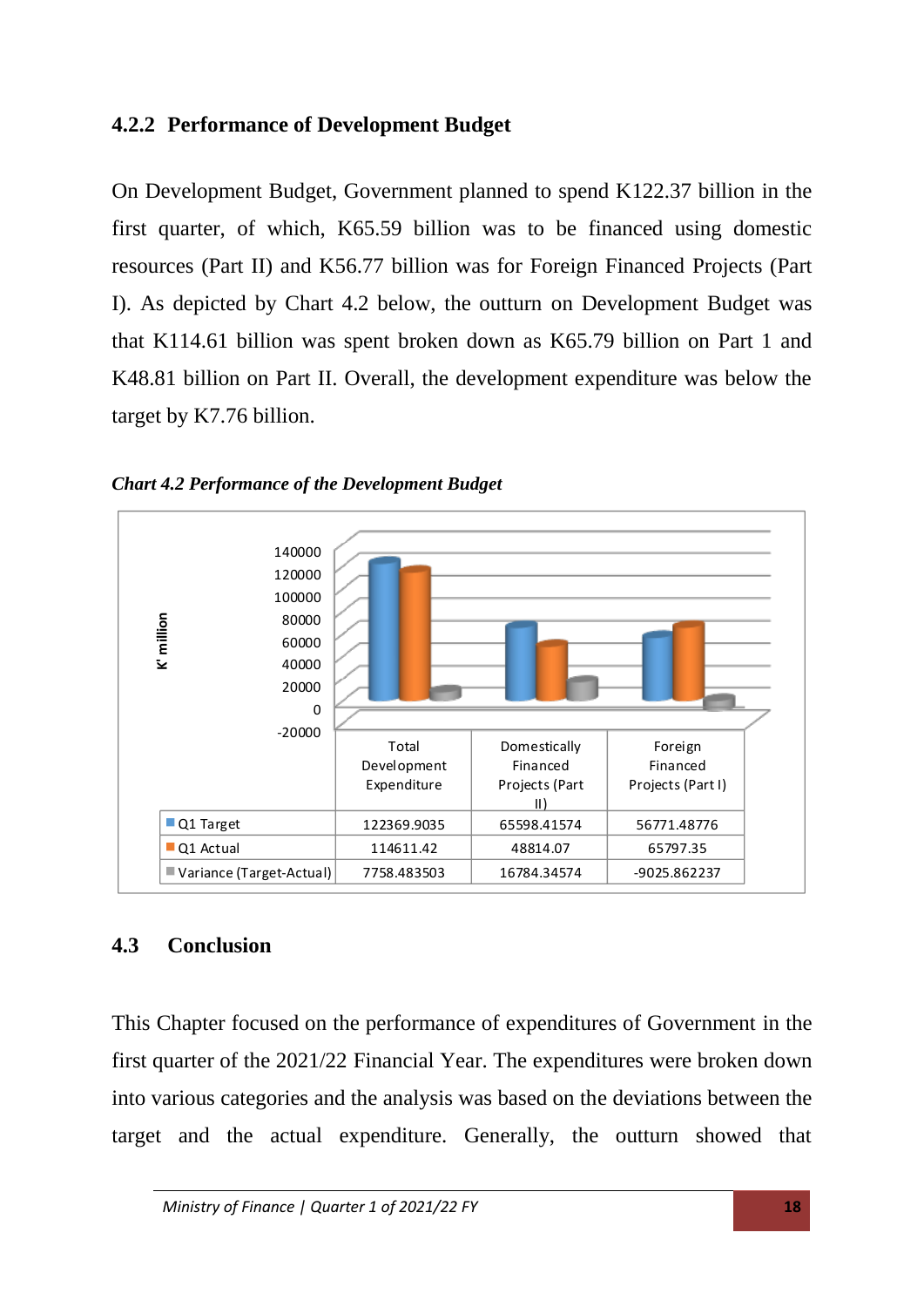expenditures were contained above the set target for the recurrent budget and below the target for development activities.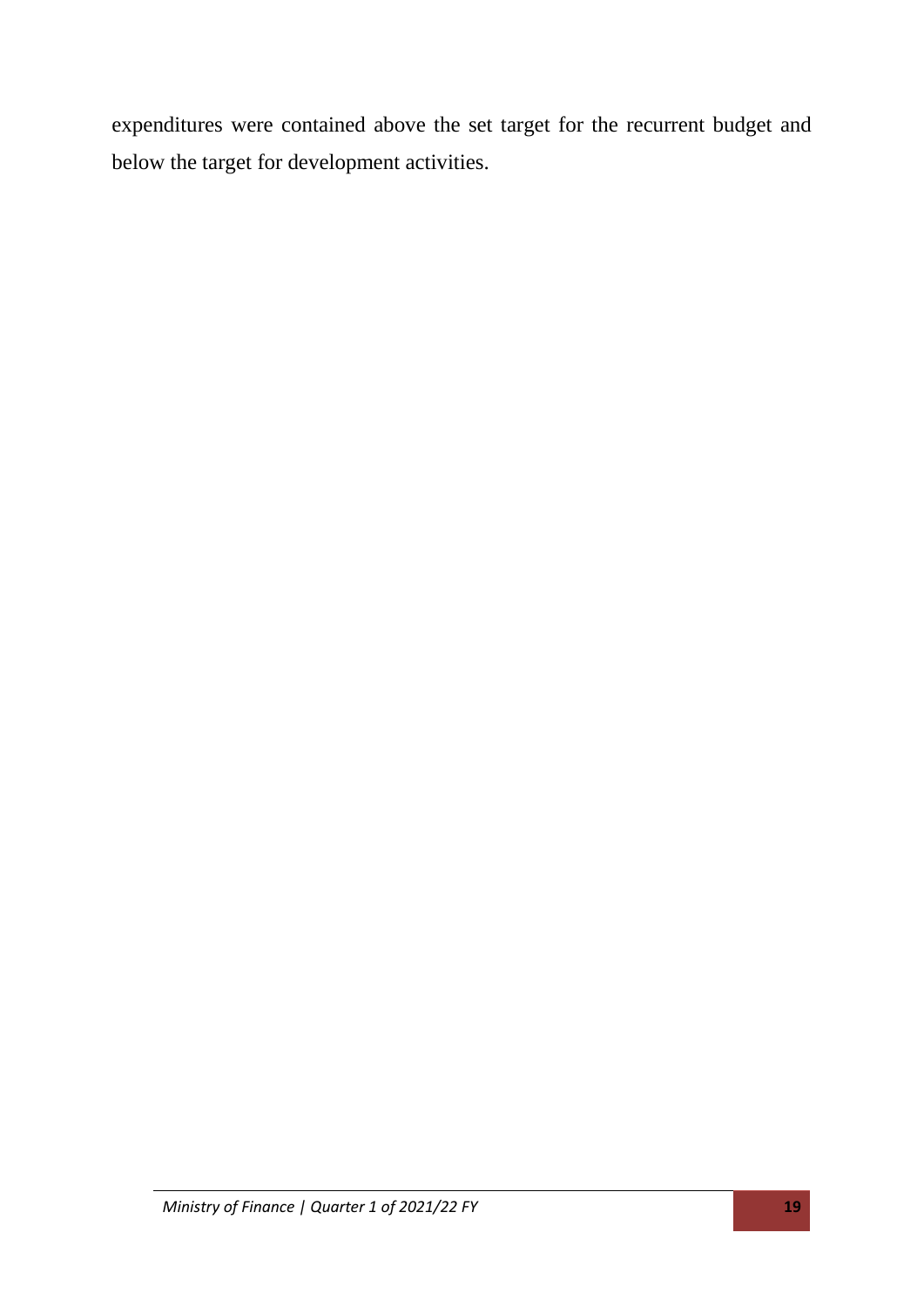# **5 Overall Fiscal Balance**

### <span id="page-19-1"></span><span id="page-19-0"></span>**5.1 Introduction**

This chapter summarises performance of revenues and expenditures and determines how they translate in the overall Government's fiscal balance. The Chapter also discusses the performance of Government on debt and debt repayment against set targets. It will also look at the overall fiscal balance for the financial year elapsed.

### <span id="page-19-2"></span>**5.2 Quarterly Outturn on Fiscal Balance**

Chart 5.1 presents the net fiscal position as at the end of the quarter under review. As shown on the chart, total revenues and grants were K380.27 billion against a target of K418.31 billion resulting in underperformance of K38.04 billion. The underperfomance was mainly on taxes with unfavourable variance of K14.80 billion while Grants underperformed by K16.58 billion and Other Revenues underperformed by K6.66 billion.

Total expenditure, on the other hand, was K593.7 billion against a target of K578.45 billion. Operational expenses (Recurrent expenditure) registered K479.11 billion against a target of K456.08 billion while Acquisition of Fixed Assets (Development expenditure) was K114.61 billion against a target of K122.37 billion. Domestically financed development expenditure recorded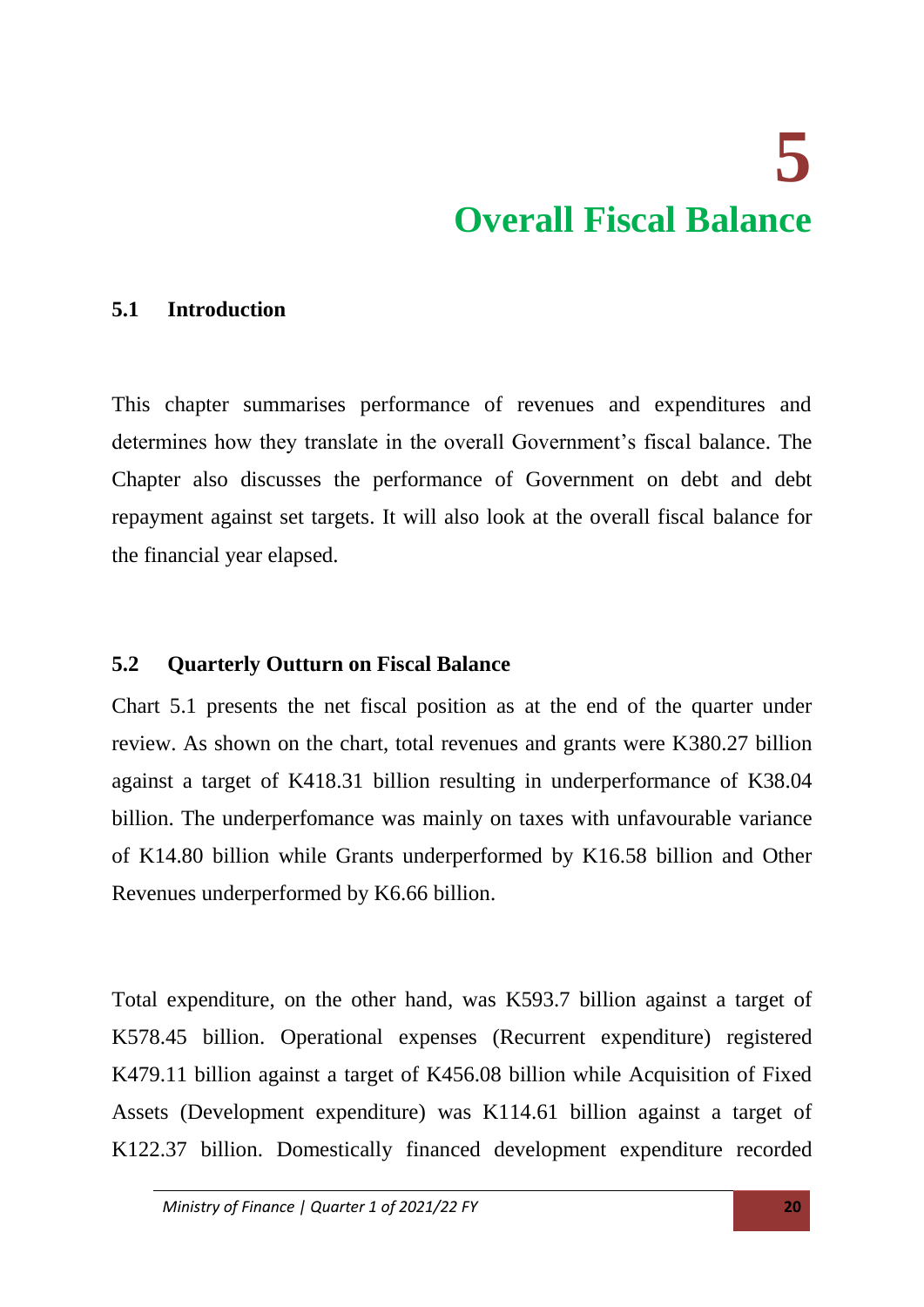K48.81 billion against a target of K65.59 billion while foreign financed development components recorded K65.79 billion against a projected expenditure of K56.77 billion.



*Chart 5.1 Overall Balance including Grants* 

The overall fiscal balance was therefore, K213.4 billion which is lower than the anticipated fiscal balance of K160.14 billion. This was mainly due to higher expenditures that could not be matched with corresponding revenues.

### <span id="page-20-0"></span>**5.3 Outturn on the Financing Position**

Chart 5.2 presents the outturn on debt financing in the first quarter of the 2021/22 Financial Year. As indicated in Chart 5.2, the Quarterly outurn on total revenue and grants as well as total expenditure and net lending resulted into an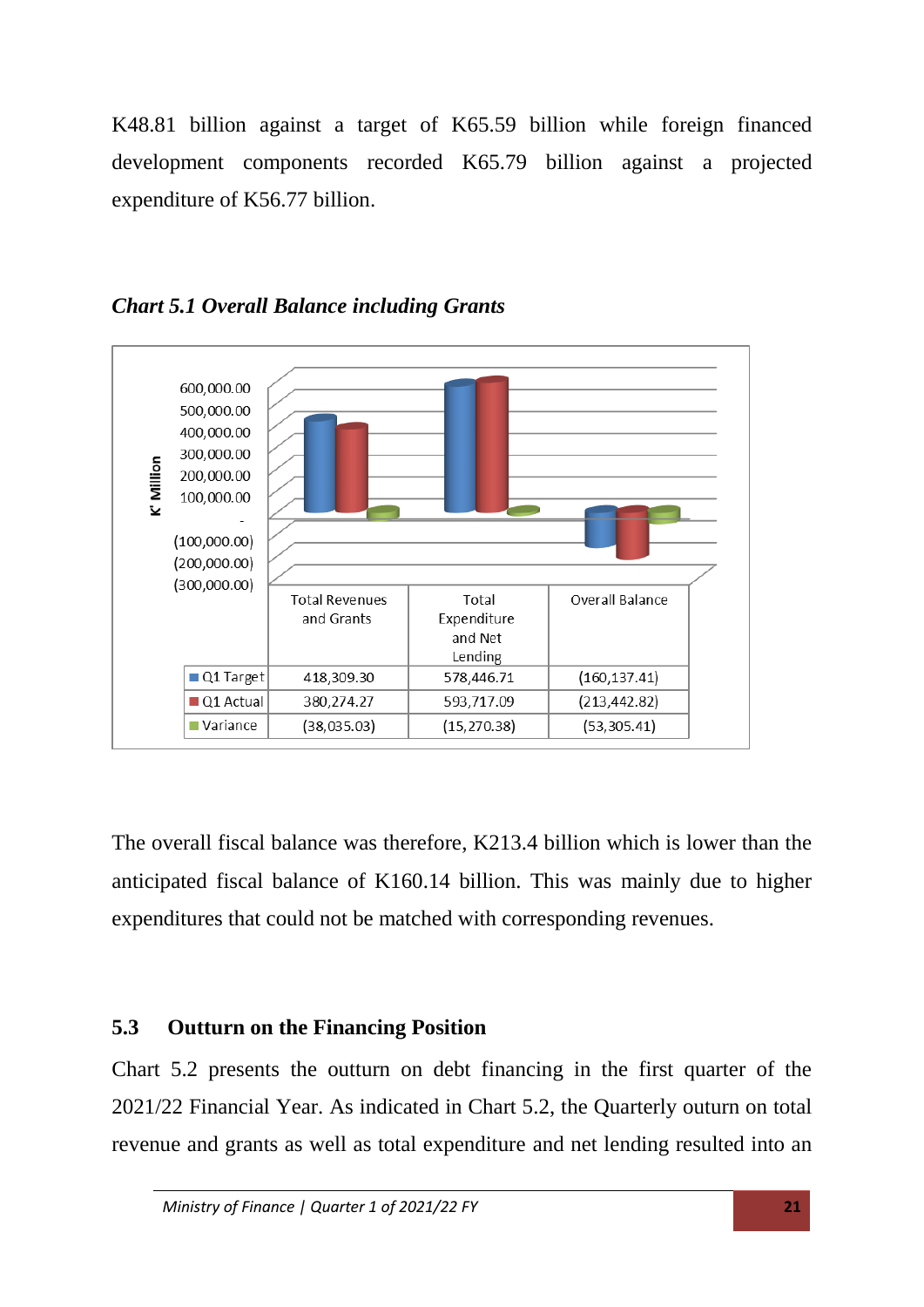overall fiscal deficit of K213.44 billion against a target of K160.14 billion.The outurn translated into an overall borrowing position of K143.51 billion against an expectation of a K167.47 billion position in both domestic and foreign markets. Consequently, the financing requirement was not met by K24.42 billion.



*Chart 5.2 Financing*